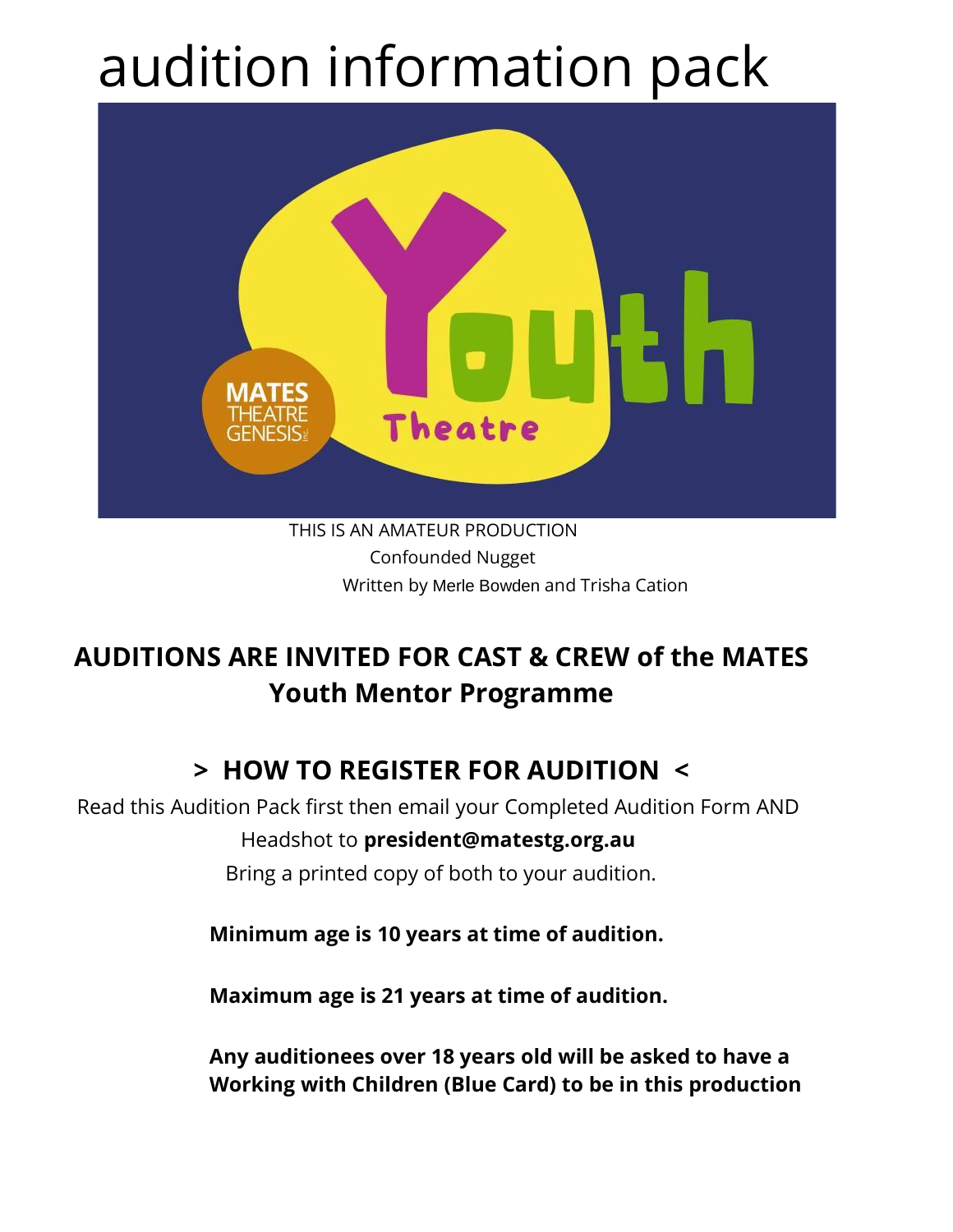# the producer

This is the first Youth Theatre Mentoring Programme for MATES Theatre Genesis. Rehearsals and Performances will be held at Donald Simpson Community Centre.

### **MATES THEATRE GENESIS INC.**

MATES Theatre Society was started in 1990 by a group of performers who had a love of theatre and wanted to bring performance opportunities to their local community.

From a small, local presence, MATES has been building a reputation that attracts patrons from all over Brisbane, producing plays, musicals and various opportunities for community involvement. In 2015, MATES Theatre Society merged with local theatre group, Theatre Genesis, and MATES Theatre Genesis Inc. was born.

MATES is a community based (amateur) theatre company, governed and managed completely by volunteers. MATES also enjoys the generosity of professionals who offer their services at little or no cost simply to encourage theatre in Brisbane. Australian theatre, film and television actor, Paul Bishop, is MATES Patron.

# about the show

The Confounded Nugget is a pantomime in 3 acts. The script was written by Redlands locals Merle Bowden and Trisha Cation.

The Youth Mentor Programme will be auditioning, rehearsing and performing "The Confounded Nugget" with the input of Mentors through the process.

### the mentors

The Mentors are people who have had years of experience in their various Mentor roles. They won't only be working with the youth over the rehearsal and performance period, but also will be giving talks during the rehearsal period to the Youth members about their mentor role and their own experiences in their mentor role.

# audition format- cast members

### **ALL CHARACTERS**

Auditionees are invited to attend an Audition at: Donald Simpson Centre, 172 Bloomfield Street, Cleveland, QLD 4163

Prepare one 1 minute monologue suitable for a Pantomime. Auditionees will also be invited to do "Cold Readings" of the script.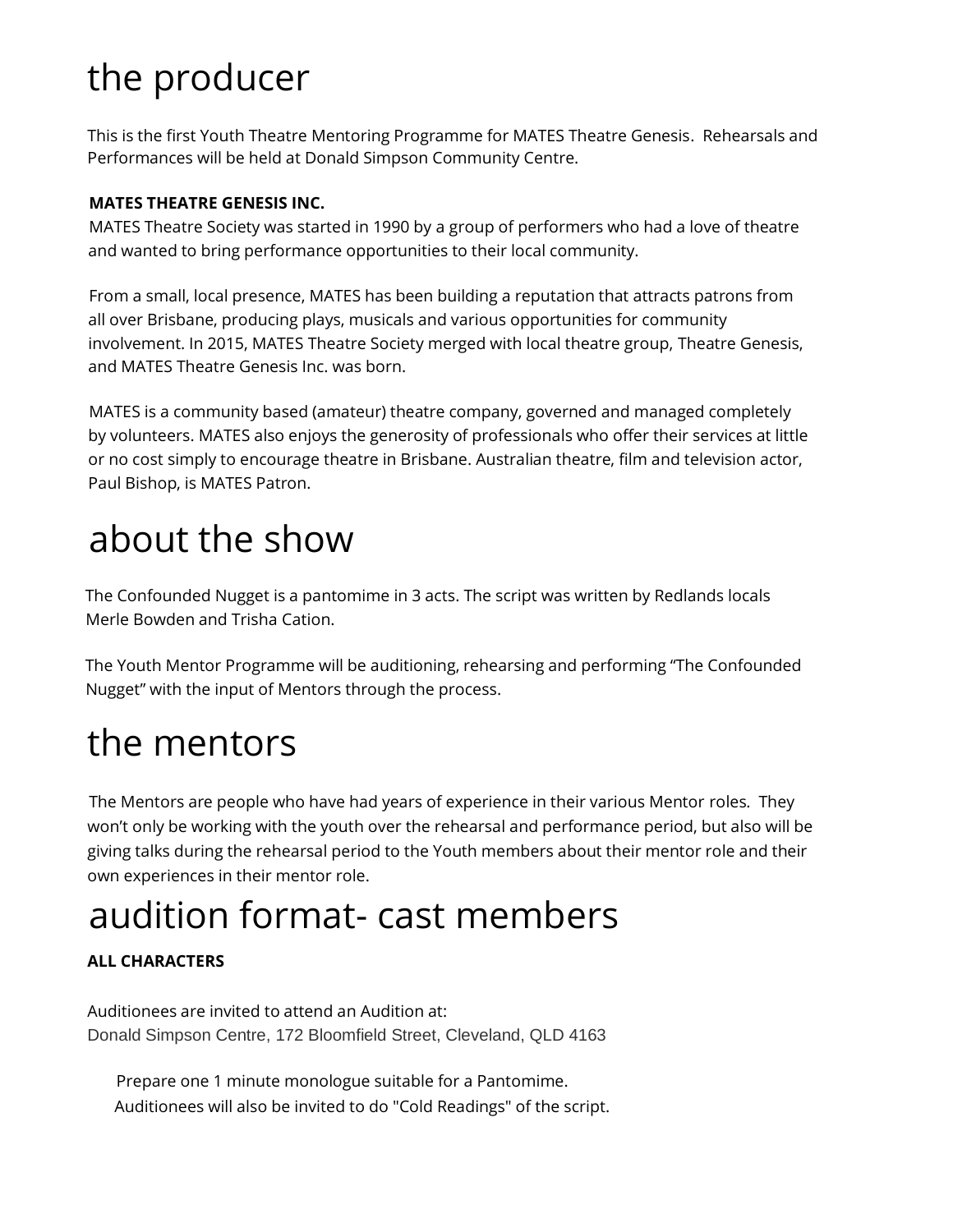Email the following items before the audition to **president@matestg.org.au.**

As rehearsals have already started, an email will be sent to you regarding your audition date and time.

Bring a copy of all documents to the audition:

Colour headshot (minimum size 10cm X 15 cm). This is non-returnable. Professional headshots are nice but not necessary.

Completed audition form listing ALL conflicts with the production dates listed in this document.

### character notes

### **ROLES:**

### **Prunella Plum: Prunella is the pantomime 'Dame'.**

Prunella is a widow and mother of Pearl.

#### **Pearl Plum: Pearl is the pantomime 'Good Girl'.**

Pearl is a pretty, lively and happy girl, perhaps a bit dumb.

### **Phillip McArsket: Philip is the pantomime 'Big Wig".**

Phillip is the mayor of Fullabull and the bank manager.

#### **Mortimer Montague: Mortimer is the pantomime 'Bad Guy".**

Mortimer is swaggering, conceited and loves to twirl his moustache.

#### **Justin Time: Justin is the pantomime "Good Guy'.**

Justin is the young man who looks after the chicken farm for Prunella, and who also loves Pearl.

### **Smudge and Fudge: Smudge and Fudge are the pantomime 'Comic Characters'.**

Smudge and Fudge are wombats, who sit at the front of the stage and talk to each other, or directly to the audience.

### audition format

### **CAST AND CREW**

All auditionees will be asked to do Cast and Crew roles.

For those auditionees who don't like to be "onstage", the expectation is that you

will still perform but will not have any spoken, or very few spoken lines.

For those auditionees who don't want to do any back stage works, the

expectation is that you will be asked to fill a backstage role.

The Youth Mentoring Program is to give insight for all roles in a theatre production, and how these roles fit together and work together.

For all auditionees, it is expected to you will also note a backstage role that you would be interested in being involved with.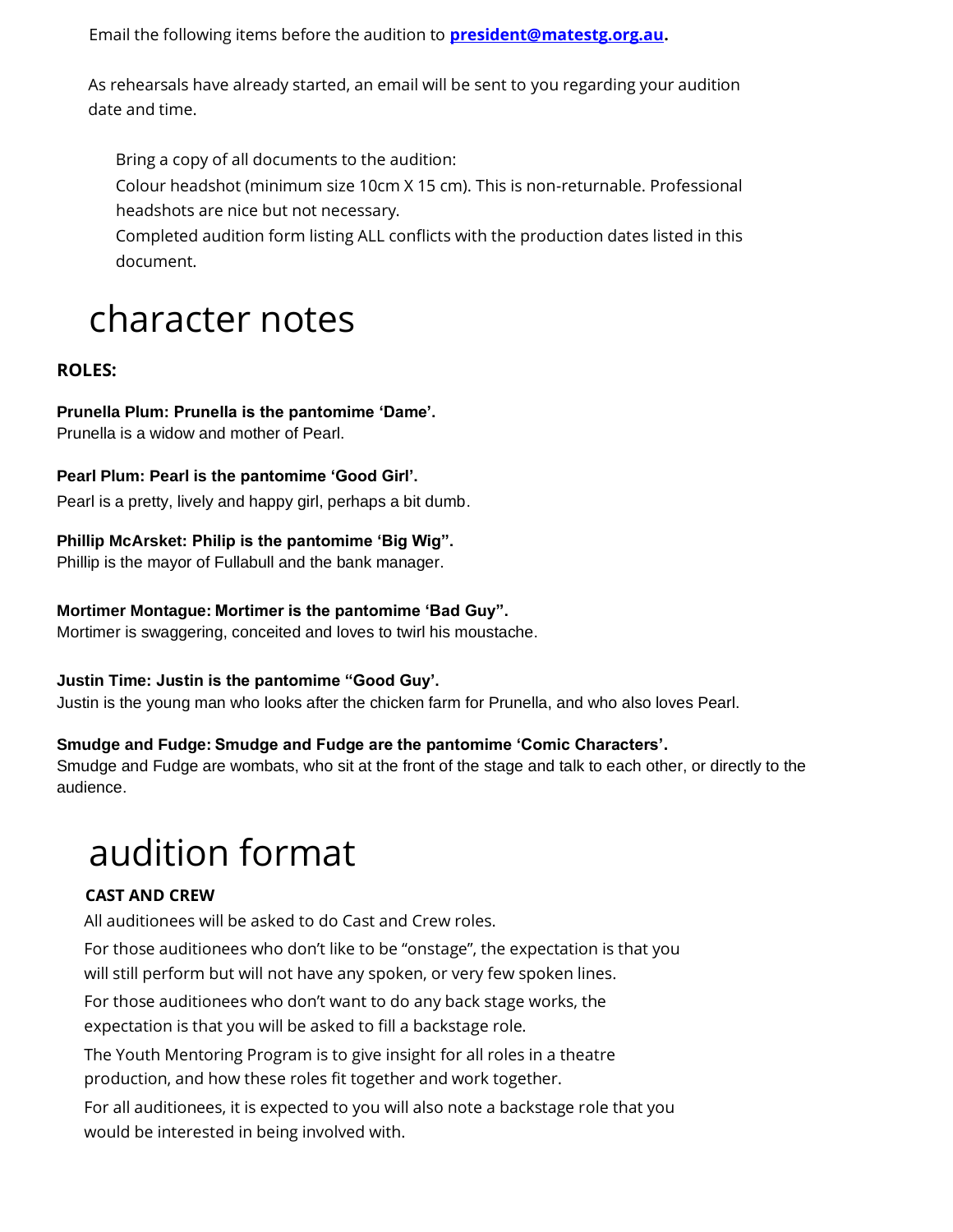If you are interested in Directing or Stage Management, there is an expectation that you will be involved in the production before the audition.

### production dates

### **Rehearsals**

Donald Simpson Centre, 172 Bloomfield Street, Cleveland, QLD 4163

Rehearsals will be held: Sundays (10.30am - 3.30pm); Mondays (6:00pm - 9.30pm); Wednesdays (6:00pm - 9.30pm) - from Sunday 29th May until completion of performances.

For any parents concerned with above rehearsal time lengths etc, please contact the theatre on **president@matestg.org.au.**

Rehearsal dates may change during the course of production.

### **Performances**

Donald Simpson Centre, 172 Bloomfield Street, Cleveland, QLD 4163

Thursday 4th August @7.00pm Friday 5th August @ 7:00pm Sunday 7th August @ 2:00pm Sunday 7 th August @ 7:00pm Thursday 11<sup>th</sup> August @ 7:00pm Friday 12th August @ 7.00pm Sunday, 14<sup>th</sup> August @ 2:00pm Sunday, 14<sup>th</sup> August @ 7:00pm

### important information

For all auditionees, there will be a fee of \$40.00 to cover the Youth Mentor Programme. For any auditionees that are not already members, there will also be a membership fee of \$20.00 for cast and crew members over the age of 16 years old (Membership fee expires on 30 September each year. If members join after 30 June, their membership fee will be valid for the following year). Successful cast and crew members under the age of 16 years old will not have to pay a membership and will be classed as "Honorary Members." This membership will last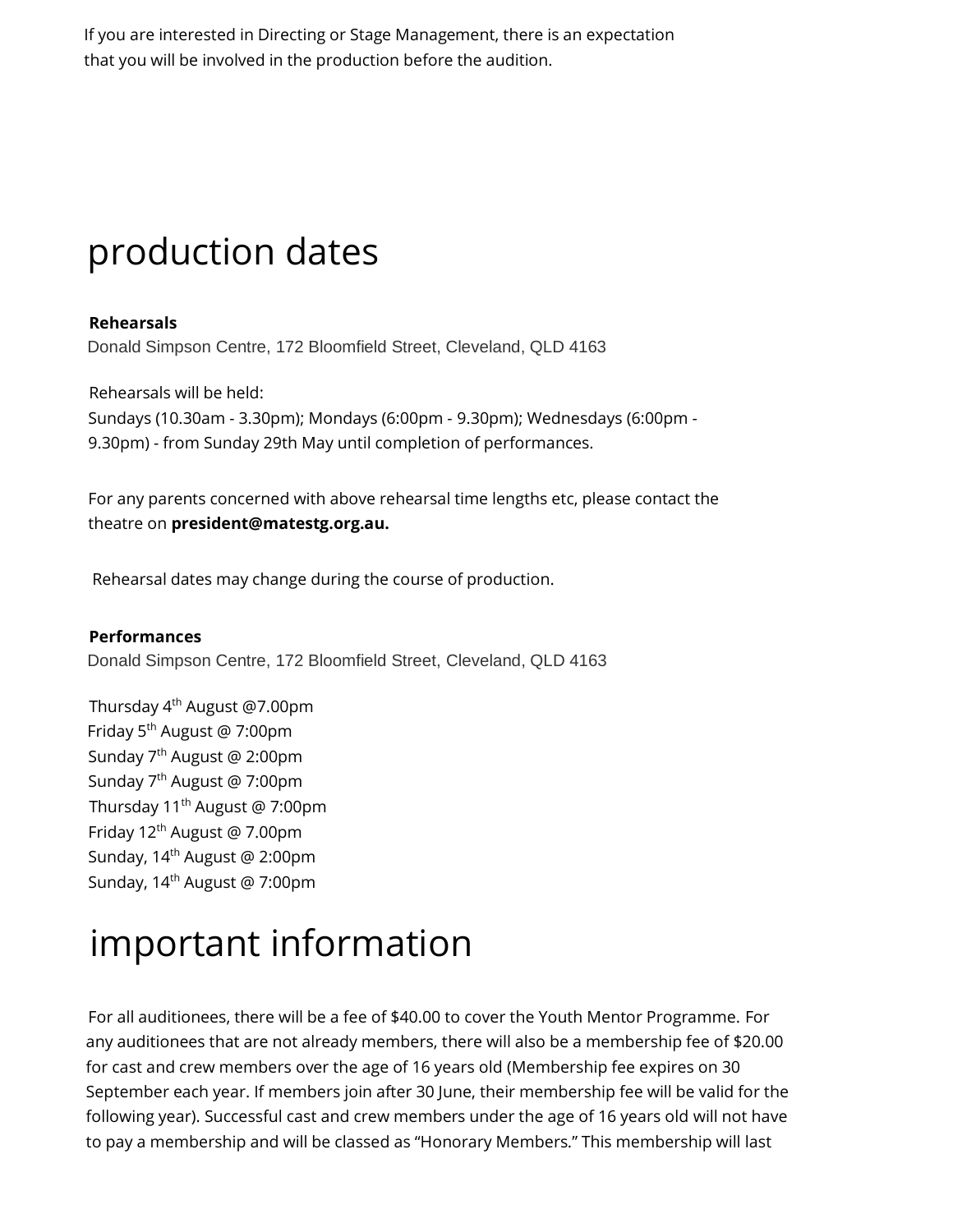for the duration of the Rehearsal and Performance period (and any other days required for bump out of the production etc.) At the end of the rehearsal period the Honorary Membership will expire.

Rehearsal materials and costumes are provided, and all participants are covered by our Voluntary Workers Personal Accident Insurance. All Youth members will supply their own shoes and personal items such as makeup.

By accepting a place in this production cast and crew members are committing to attend rehearsals as well as publicity appearances, photo shoots or media calls as required. Casting decisions are made by the Director and Producer and no discussion will be entertained about casting decisions. Audition registrations are taken until our audition schedule is full. We do not choose auditionees – we are a community theatre and it is first in, first served.

If you are successful in receiving an offer for this production, you will be expected to be available for rehearsals and performances per the schedule. Please list any conflicts with these dates on your audition form. Detailed rehearsal schedules are released periodically throughout the rehearsal process.

The ages of Youth to participate in this production is  $10 \sim 21$  years old. Successful applicants are expected to comply with our Production Policy and Code of Conduct. More detail about the roles and responsibilities of cast and crew are contained in these policies. Download the Production Policy & Code of Conduct. or Download from: https://bit.ly/3cG2sqk

### **Notification of Offer**

Youth members receiving a role will be notified via mobile phone and/or by email. A social media blackout remains in place for successful cast and crew until authorised by Mates Theatre Genesis Inc.

MATES THEATRE GENESIS INC. | YOUTH MENTOR PROGRAM | 2022

### **audition form**

Please complete this form **IN FULL** and **email with headshot to:** 

#### **president@matestg.org.au**

Bring copy of this form and your headshot to the audition.

(The ages of Youth to participate in this production is 10  $\sim$  21 years old.)

### **PERSONAL INFORMATION OF AUDITIONEE**

| Name:    |        |
|----------|--------|
| Address: |        |
| Mobile:  | Email: |